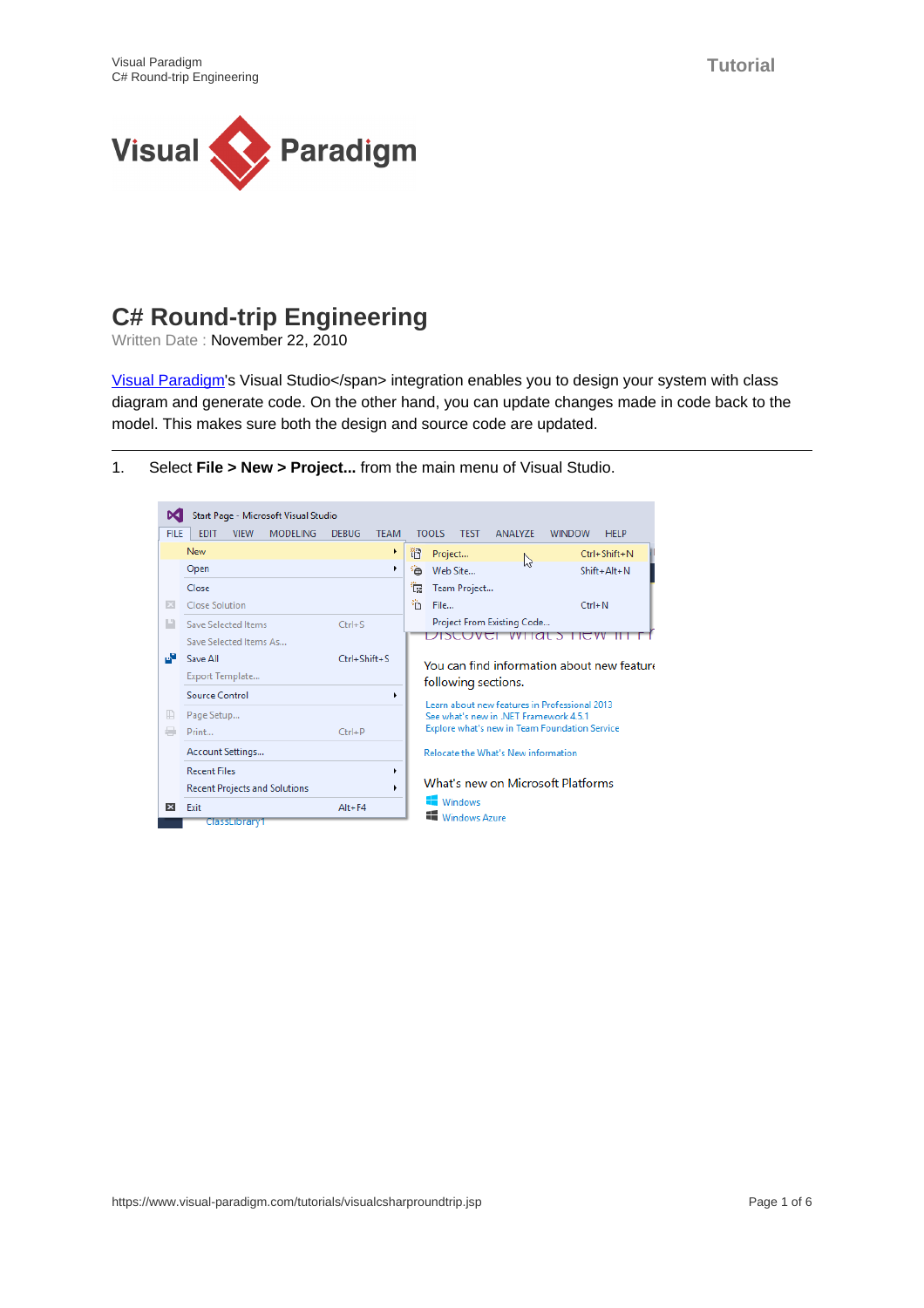2. In the **New Project** window, select **Class Library** as template, enter PhoneBook as project name and click **OK**.

| <b>New Project</b>                                                                                                                                                                                   |  |                                      |                                                      |                                                                  | ?<br>$\times$                                      |  |  |
|------------------------------------------------------------------------------------------------------------------------------------------------------------------------------------------------------|--|--------------------------------------|------------------------------------------------------|------------------------------------------------------------------|----------------------------------------------------|--|--|
| <b>D</b> Recent                                                                                                                                                                                      |  |                                      | - Sort by: Default<br>.NET Framework 4.5             | - م<br>Search Installed Templates (Ctrl+E)                       |                                                    |  |  |
| 4 Installed                                                                                                                                                                                          |  |                                      | <b>Windows Forms Application</b>                     | Visual C#                                                        | Type: Visual C#                                    |  |  |
| ▲ Templates<br><b>D</b> Visual Basic<br>▲ Visual C#                                                                                                                                                  |  | 呈                                    | <b>WPF Application</b>                               | Visual C#                                                        | A project for creating a C# class library<br>(d  ) |  |  |
| <b>Windows Store</b><br><b>Windows</b>                                                                                                                                                               |  | ್ಷ                                   | <b>Console Application</b>                           | Visual C#                                                        |                                                    |  |  |
| D Web<br>D Office/SharePoint<br>Cloud<br>LightSwitch<br>Reporting<br>Silverlight<br>Test<br><b>WCF</b><br>Workflow<br>D Visual C++<br>D Visual F#<br><b>SOL Server</b><br>TypeScript<br>D JavaScript |  | $\overline{\bullet}^{\circ}$         | <b>ASP.NET Web Application</b>                       | Visual C#                                                        |                                                    |  |  |
|                                                                                                                                                                                                      |  | ÆŤ                                   | <b>Class Library</b>                                 | Visual C#                                                        |                                                    |  |  |
|                                                                                                                                                                                                      |  | ÄÏ                                   | Portable Class Library                               | Visual C#                                                        |                                                    |  |  |
|                                                                                                                                                                                                      |  | ۲Î                                   | Blank App (XAML)                                     | Visual C#                                                        |                                                    |  |  |
|                                                                                                                                                                                                      |  | $\overline{\mathbb{R}}^{\mathsf{c}}$ | Grid App (XAML)                                      | Visual C#                                                        |                                                    |  |  |
|                                                                                                                                                                                                      |  |                                      | Hub App (XAML)                                       | Visual C#                                                        |                                                    |  |  |
|                                                                                                                                                                                                      |  |                                      | <b>Silverlight Application</b>                       | Visual C#                                                        |                                                    |  |  |
| Python<br><b>b</b> Other Project Tynes                                                                                                                                                               |  | $\mathbb{F}^{c}$ i                   | Split App (XAML)                                     | Visual C#                                                        |                                                    |  |  |
| Click here to go online and find templates.<br>D Online                                                                                                                                              |  |                                      |                                                      |                                                                  |                                                    |  |  |
| PhoneBook<br>Name:<br>Location:                                                                                                                                                                      |  |                                      |                                                      |                                                                  |                                                    |  |  |
|                                                                                                                                                                                                      |  |                                      | c:\users\peter\documents\visual studio 2013\Projects | Browse<br>Create directory for solution<br>Add to source control |                                                    |  |  |
| Solution name:<br>PhoneBook                                                                                                                                                                          |  |                                      |                                                      |                                                                  |                                                    |  |  |
|                                                                                                                                                                                                      |  |                                      |                                                      |                                                                  | OK<br>Cancel                                       |  |  |

3. In the **Solution Explorer**, right-click on the project PhoneBook and select **Open Visual Paradigm** from the popup menu.

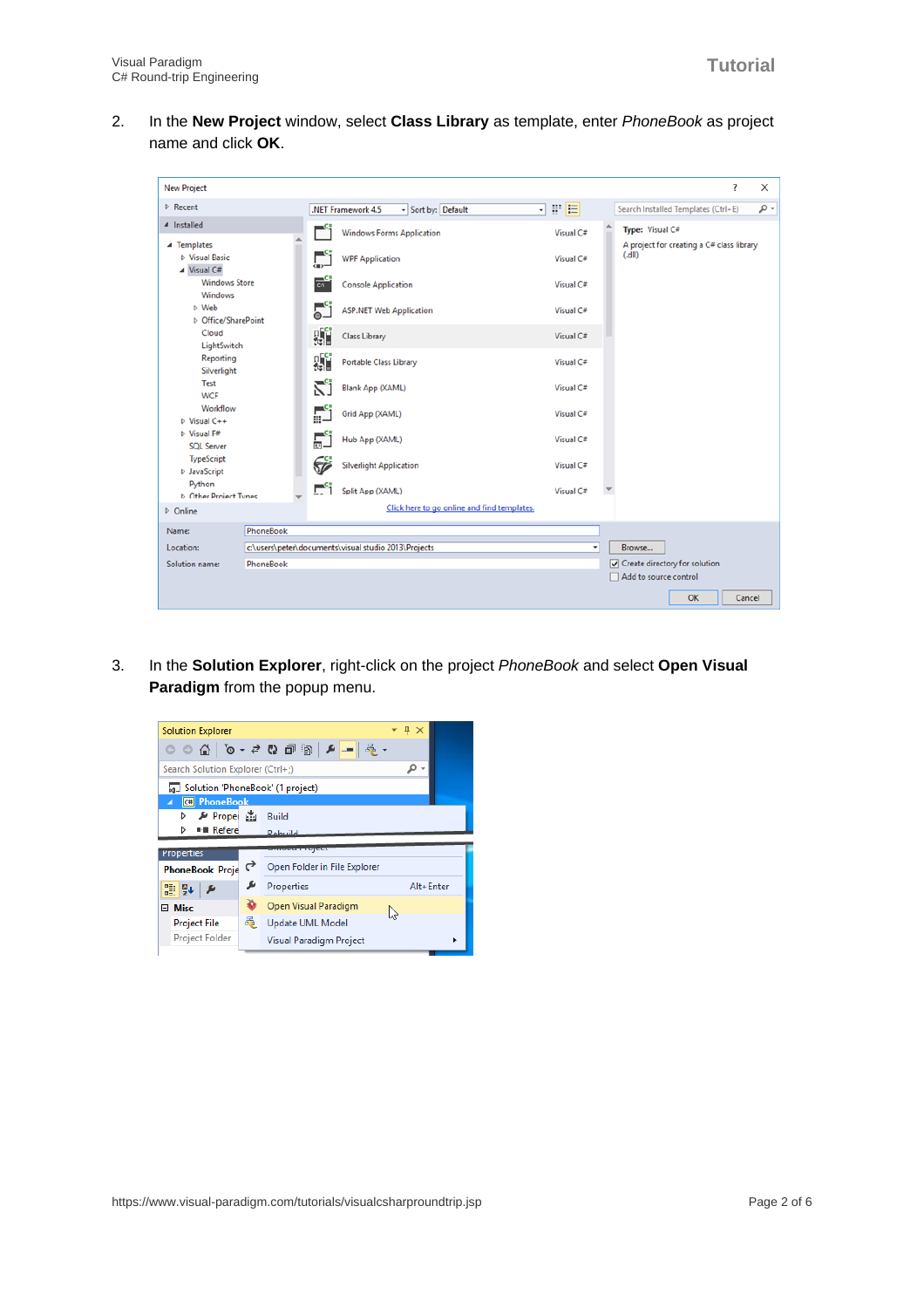4. Click **OK** when the project structure dialog box appears.



5. From the **Diagram Navigator**, right-click on **Class Diagram** node and select **New Class Diagram** from the popup menu. This creates a blank class diagram.



6. Select **Class** from the diagram toolbar.

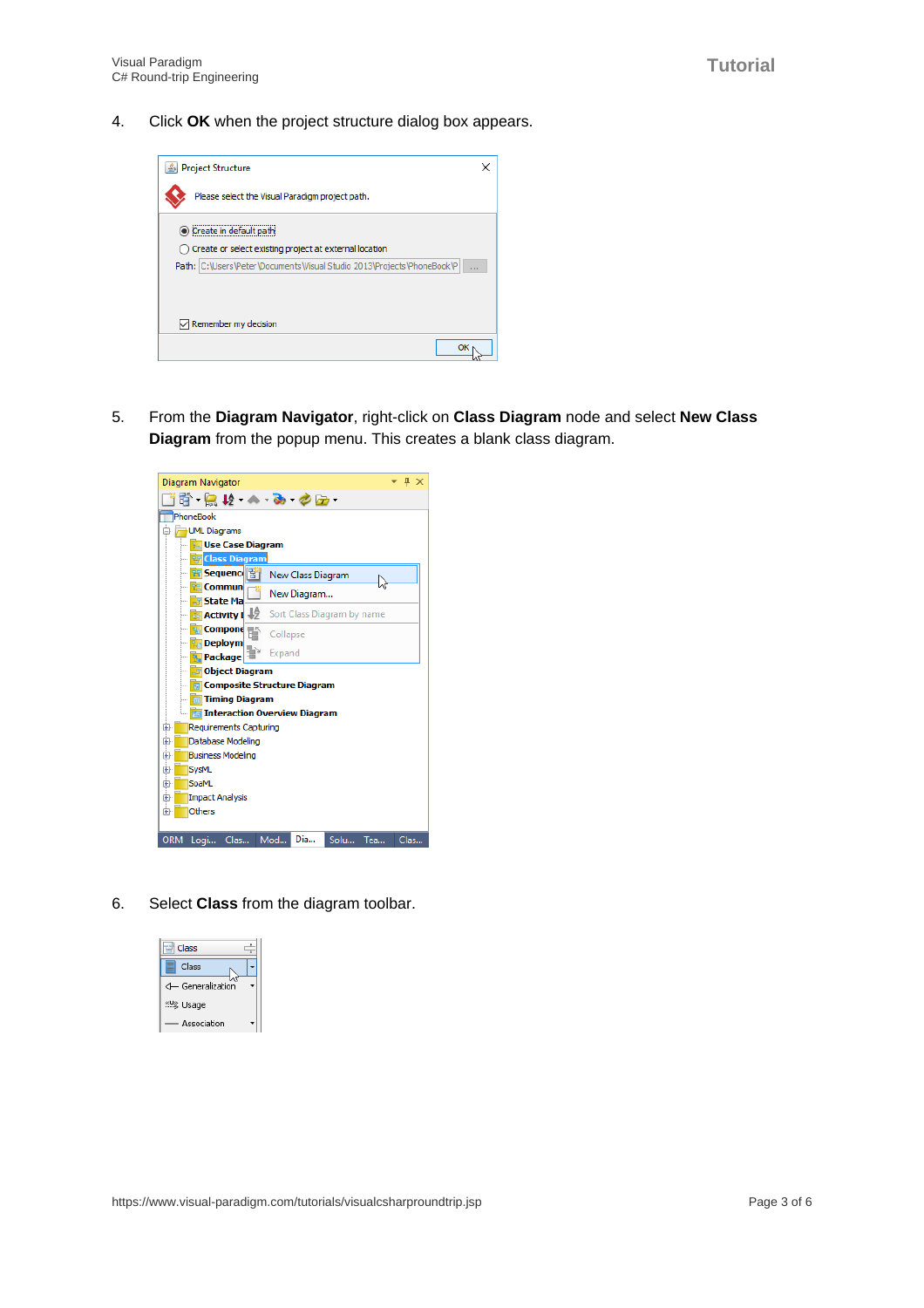7. Click on the diagram to create a class. Name it as Book and press **Enter** to confirm editing.



8. Right-click on the Book class and select **Add** > **Attribute** from the popup menu.

| <b>Book</b> |  |                                      |                                 |              |                                  |                   |  |
|-------------|--|--------------------------------------|---------------------------------|--------------|----------------------------------|-------------------|--|
|             |  |                                      | Add                             | Attribute    |                                  | Alt+Shift+A       |  |
|             |  | Open Specification<br>Stereotypes    |                                 | <b>Enter</b> | Attribute with Getter and Setter |                   |  |
|             |  |                                      |                                 |              | Property                         |                   |  |
|             |  |                                      | <b>Model Element Properties</b> |              | Operation                        | $Alt + Shift + O$ |  |
|             |  | Sub Diagrams<br><b>Create Parent</b> |                                 |              | Constructor                      |                   |  |
|             |  |                                      |                                 |              | Template Parameter               |                   |  |
|             |  |                                      | <b>Update to Code</b>           |              |                                  |                   |  |

- 9. Input name : String and press **Enter**.
- 10. Input description : String and press **Enter**. Press **Esc** to confirm editing.



11. A phone book contains many contacts. Let's create a Contact class from the Book class with an association. Move the mouse pointer over the Book class. Press on the **Resource Catalog** icon and drag it out.



12. Release the mouse button. Select **Association -> Class** from Resource Catalog to create the class.

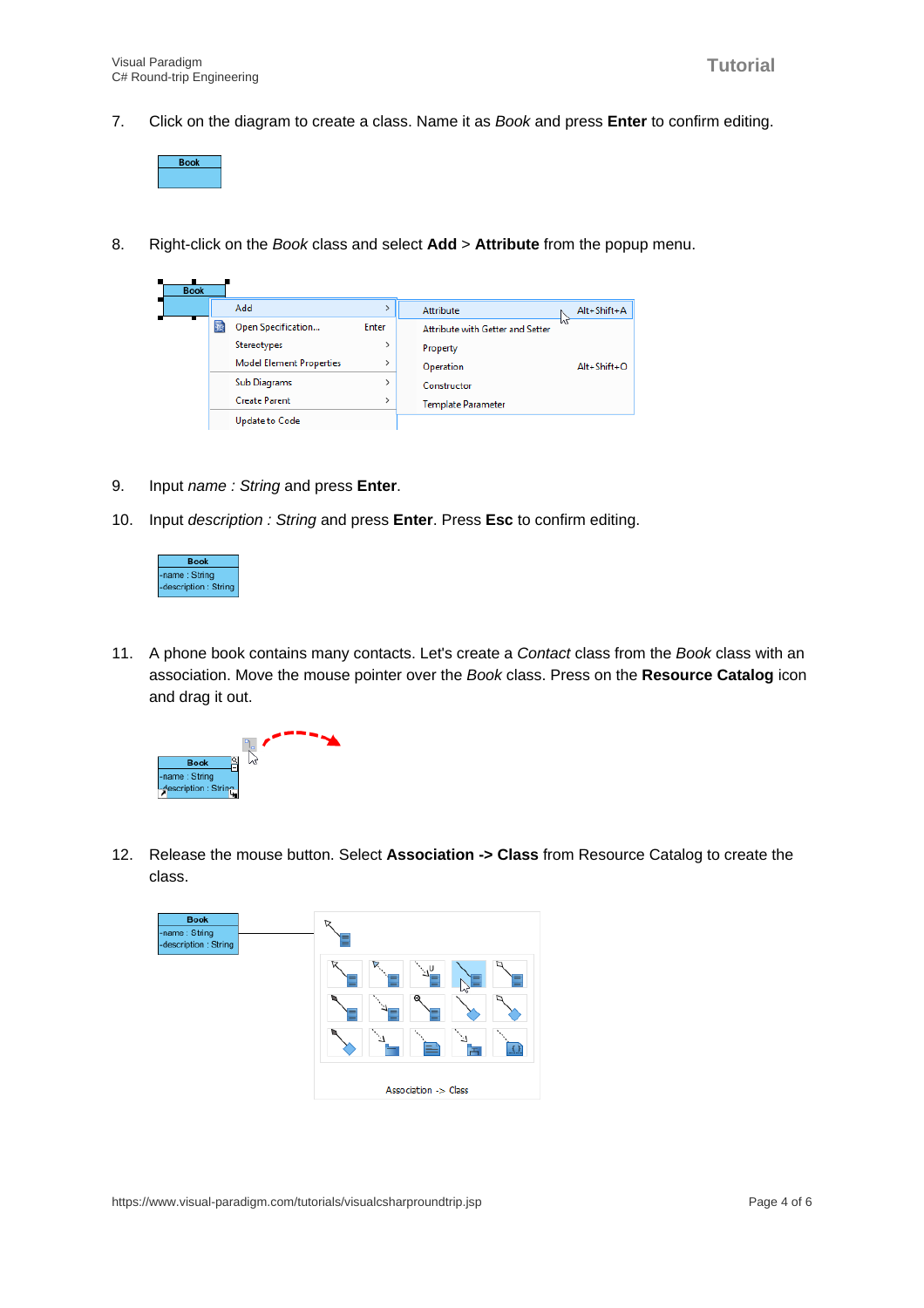13. Name the class Contact.



- 14. Right-click on the Contact class and select **Add** > **Attribute** from the popup menu.
- 15. Input name : String and press **Enter**.
- 16. Input age : int and press **Enter**.
- 17. Input phoneNum : String and press **Enter**. Press **Esc** to confirm editing.



18. Select **Update Code** from **Diagram Navigator**. You can see that two code files are generated.



19. Add an operation *printlnfo* in the source code of Book class.